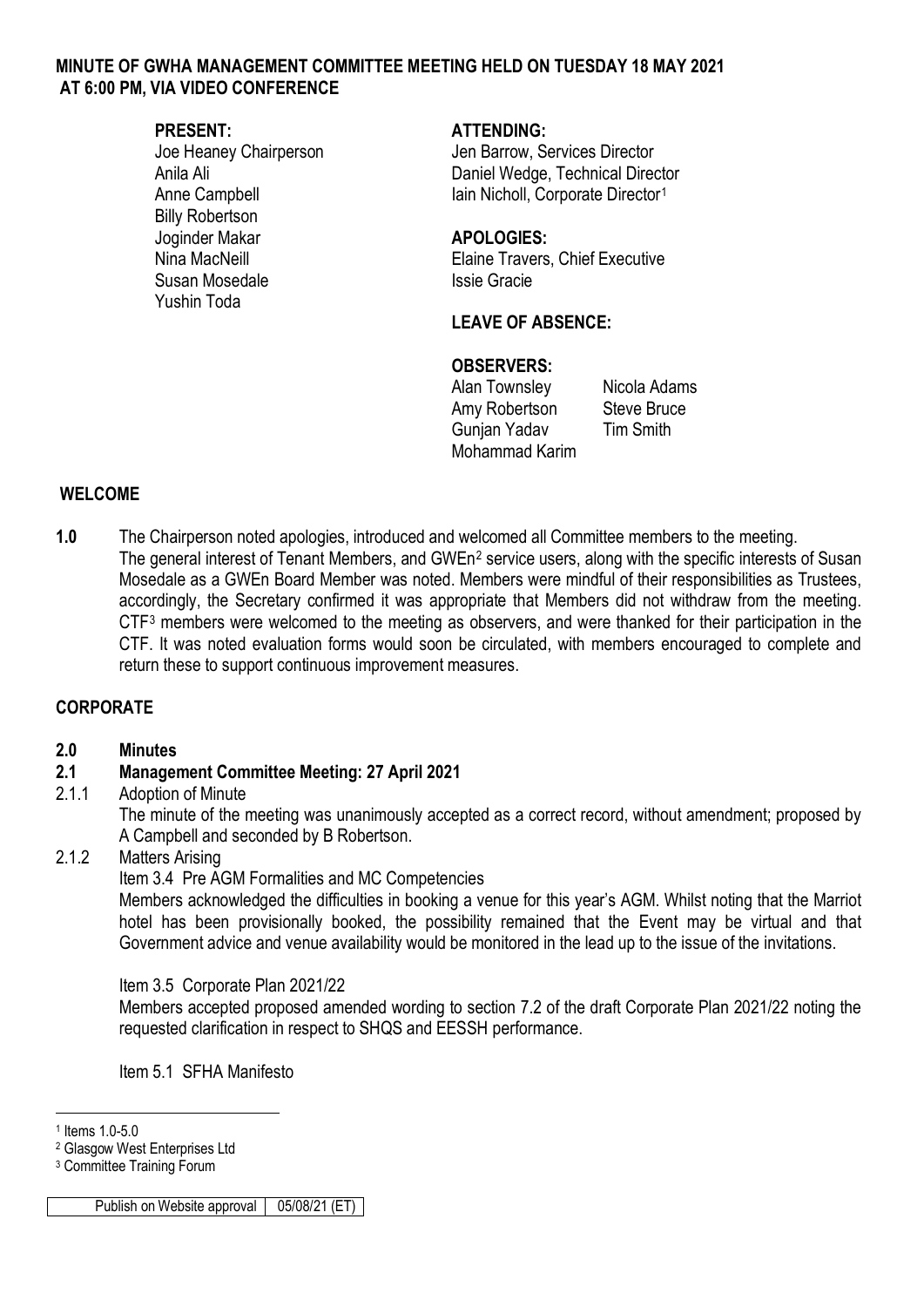Members acknowledged that it is not possible for individuals to hold SFHA[4](#page-1-0) membership As a member organisation, all employees and MC members of GWHA are entitled to access SFHA information, resources and discounted rates at SFHA events. A generic Board Member log in will be circulated to members.

#### Item 6.0 Anti-social Behaviour

Members acknowledged update from CRU<sup>[5](#page-1-1)</sup> noting that CRU staff are deployed alongside Police Scotland in Kelvingrove Park on days where park visitor numbers are anticipated to be high, with the aim of managing the flow of visitors; reminding visitors of park management rules and local alcohol bye-laws; and with the intention of encouraging positive behaviour and offering public reassurance. Members further acknowledged Police Scotland powers to issue fines/charges to individuals if their conduct provided them with just cause, and GCC[6](#page-1-2) Community Enforcement Officer powers to issue tickets in relation to environmental legislation (ie. litter and dog fouling). Members and residents were encouraged to report incidents of antisocial behaviour to Police Scotland in order for resources to be deployed efficiently. Members discussed the challenges of managing the unintended effects on the local community when visitors moved on from the park by Police Scotland, and acknowledged reporting arrangements would influence community intel and deployment of resources.

#### **3.0 Governance**

- 3.1 Execution Of Documents There were none
- 3.2 Membership Applications

Report No.2 was considered and the Category C applications were unanimously approved as per the Membership Panel recommendations.

| <b>Name</b>            | <b>Address</b>         | <b>Share</b>           |
|------------------------|------------------------|------------------------|
| PERSONAL DATA REDACTED | PERSONAL DATA REDACTED | PERSONAL DATA REDACTED |
| PERSONAL DATA REDACTED | PERSONAL DATA REDACTED | PERSONAL DATA REDACTED |
| PERSONAL DATA REDACTED | PERSONAL DATA REDACTED | PERSONAL DATA REDACTED |

#### 3.3 Registers: Compliance Reporting

Report No.2A was considered and the change in the report name to reflect the inclusion of additional registers was noted. Members acknowledged monthly reporting against NE 1003649 would resume from June, with review in September. NE Report 1004349 was then considered, with Members noting progress against the Action Plan and welcoming the reduced risk profile following completion of the scaffold towers. The proposed design workshop was noted, with Office Bearer attendance and decision making confirmed in line with delegated authorities. Reporting arrangements for NE 22132 were noted, and quarterly performance reporting against the SAR, FOI and EIR Registers was acknowledged. There were no data breaches or payments and benefits to report.

#### 3.4 GWEn Business Review – Financial Projections Report No 3 was considered, with Members approving the revised Balance Sheet and 5-year cashflow.

#### **5.0 Services**

5.1 ARC[7](#page-1-3) (End of year) Performance Report

Report No 4 was considered in some detail, along with a presentation on the key points against each of the Scottish Social Housing Charter (SSHC) outcomes. Members discussed performance, trends and peer group comparisons across all outcomes, with specific discussion around average spend per property<sup>8</sup> as impacted

<sup>-</sup><sup>4</sup> Scottish Federation of Housing Associations

<span id="page-1-1"></span><span id="page-1-0"></span><sup>5</sup> Community Relations Unit

<span id="page-1-2"></span><sup>6</sup> Glasgow City Council

<span id="page-1-3"></span><sup>7</sup> Annual Return on the Charter

<span id="page-1-4"></span><sup>8</sup> Outcome 5: Repairs, Maintenance and Improvements, 5j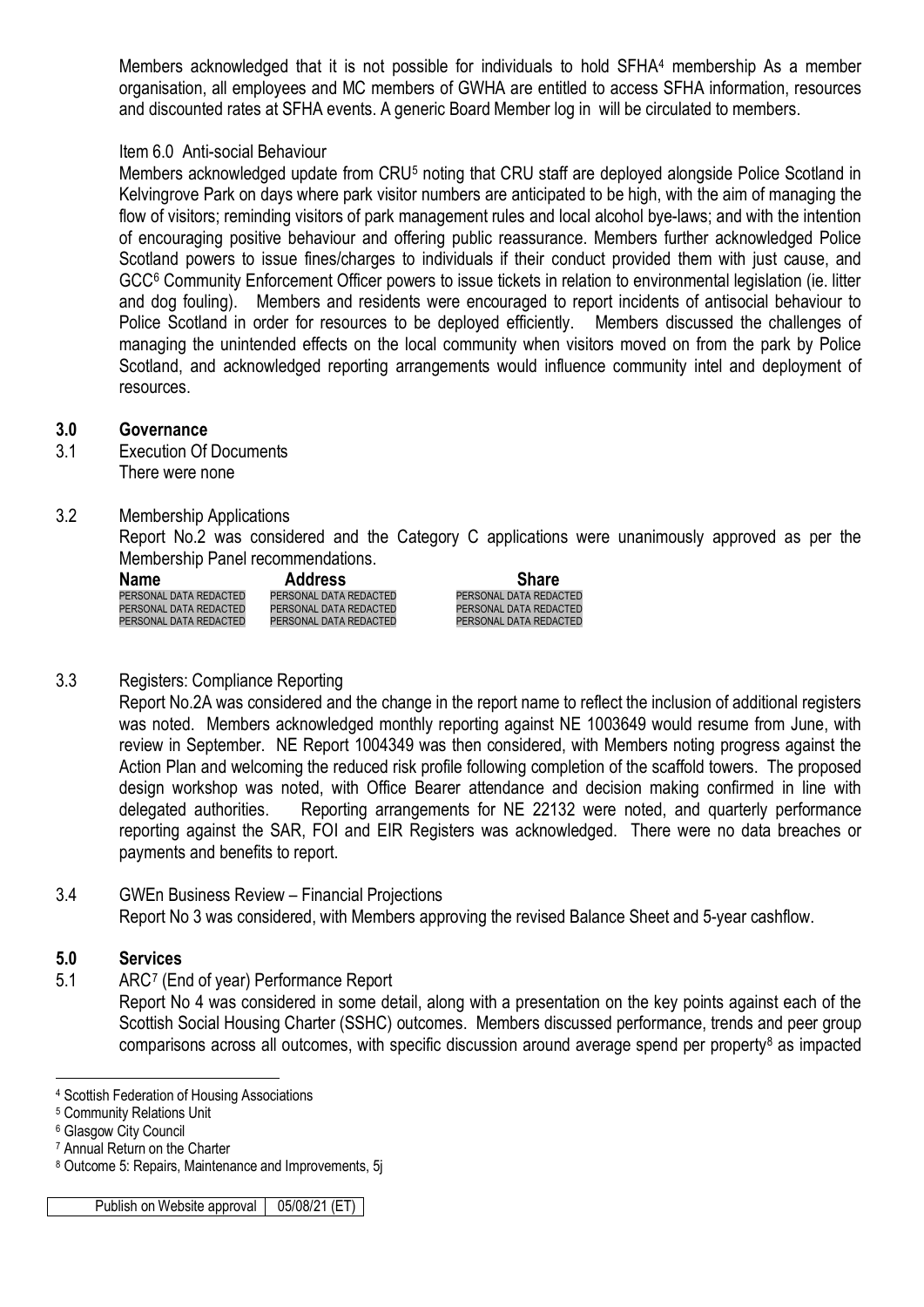by suspension of routine repairs service during covid-restrictions, and with agreement that GWHA provide further supplementary information at MC June. Further discussion was had around projected spend (£6.63M) in 2021/22[9](#page-2-0) with MC acknowledging the figure reflects a single year spend profile, with projects such as windows / stonework comprising 3 to 5 year works programmes. Members agreed the initiatives and PIs aligned to the 2021/22 Corporate Plan, acknowledged multiple levels of scrutiny, and delegated authority to Iain Nicholl, Corporate Director to submit the ARC to the SHR in line with GWHA's target timescale of 25/05/21.

# 5.2 Systems Audit report

Members considered Report No 5, and supplementary slide. There was discussion around the auditors comment at 3.1 concerning double checking of information, with assurances provided of the multi-level checks in place, notably: staff collation of data; line manager review; PPC[10](#page-2-1) scrutiny; and Executive review and sign off prior to final verification via systems audit. Members were reassured by the Systems Audit Report conclusion: "*In our opinion, the Association has a good method of gathering, calculating and audit trailing the information".*

### 5.3 RTO[11](#page-2-2) Compliance

Members considered report No.6, noting RTO non-compliance with its written constitution, notably 7a) re: AGM. Members discussed the influencing factors, empathising with the limitations on activities due to covid-19 restrictions, age profile and health issues of members, and challenges around digital engagement, though ultimately unanimous approval was reached to give notice of their suspension from the RTO register, effectively withdrawing support (including insurance at expiry date) pending demonstration of compliance with written constitution.

### 5.4 Homeless Letting Quotas

Members considered the verbal report, deliberating the recent correspondence in the context of the earlier MC reviews<sup>[12](#page-2-3)</sup>; and the subsequent covid-19 impact on homelessness and lettings activity amongst GWHA and peer RSLs<sup>13</sup>. The requested quota was agreed in support of the Local Authority, by a majority decision, for financial year 2021/22; all subject to compliance with GWHA's HAP procedures, and with close monitoring to mitigate risk, and to ensure ongoing progress towards balanced and sustainable communities. Subsequent letting quotas for future years will be subject to annual review.

### **6.0 Technical**

# 6.1 Health & Safety Compliance

Report No.8 was considered. Members noted performance and actions and ongoing covid-19 service controls in context of Member's statutory responsibility for H&S. Detail relating to Health & Safety compliance reporting was discussed; with members requesting summary presentation (MA:15/06/21) on the operational controls as evaluated in the independent December 2020 audit.

# 6.2 Procurement Report: Stage 3 Medical Adaptation Framework

Report No.9 was considered. Members noted appointments in line with delegated authorities, procurement policy and procedures, regulatory compliance, and rolling budget provision. The proposed Financial Standing Evaluation criteria was approved for incorporation to the Procurement Strategy.

6.3 Procurement Delivery Plan (PDP) Update Members considered Report No.10, with progress against the key procurement initiatives acknowledged.

<sup>-</sup><sup>9</sup> Outcome 4: Quality of Housing, Table 4: SHQS/ Capital Investment

<span id="page-2-1"></span><span id="page-2-0"></span><sup>10</sup> Policy and Performance Co-Ordinator

<span id="page-2-2"></span><sup>&</sup>lt;sup>11</sup> Registered Tenant Organisation

<span id="page-2-3"></span><sup>12</sup> MC Meetings 31/03/20, then 08/09/2020

<span id="page-2-4"></span><sup>13</sup> Registered Social Landlords